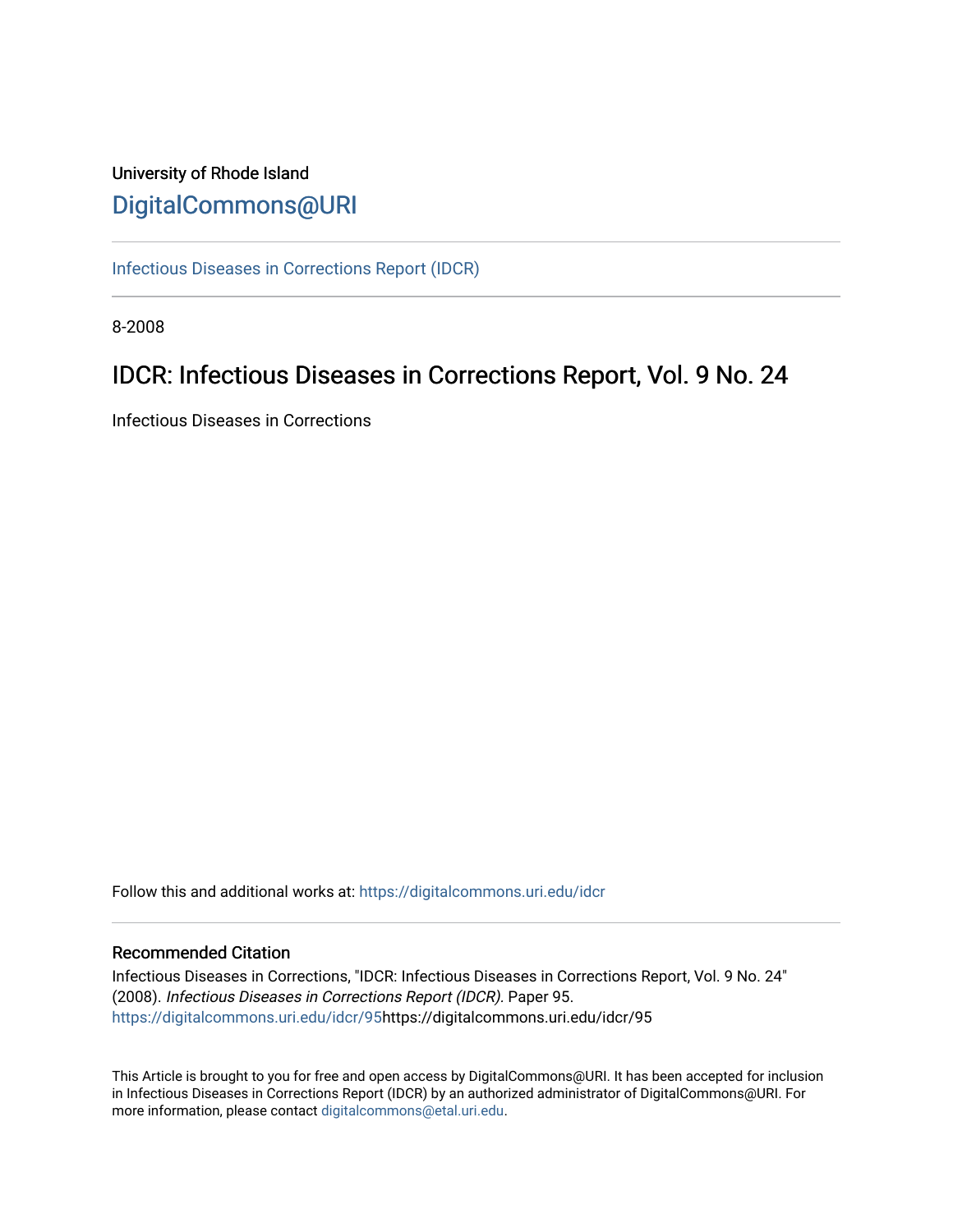

August 7, 2008

Dear Reader,

Over the past 10 years IDCR has strived to bring you the most up-to-date, relevant information on managing infectious diseases in the correctional setting. As we celebrate a decade of publication, we would like to personally thank you for your continued support and engagement. Unfortunately, **this will be IDCR's last issue as an independent publication.** While it is our every intention to continue publishing issues under a new umbrella organization, these plans have yet to be determined. Please read the letter from the editor to learn more.

**Important Things to Know:**

- Continuing medical education credit will continue to be available through August 2009. Please refer to the instructions and expiration date of the issue when applying for credit.
- **All** of our issues (February 1999-July/August 2008) will be available online at www.IDCROnline.org **through 2014**. Click on the Archives link at the top of the web page for a complete list of archived issues.

We have made these arrangements to allow maximum access to IDCR content during this time of uncertainty. We apologize for any confusion or inconvenience these changes may cause. If you have any questions feel free to contact me at (401)453-2068 or idcrme@gmail.com.

Sincerely,

Elzelet P. El

Elizabeth Closson Managing Editor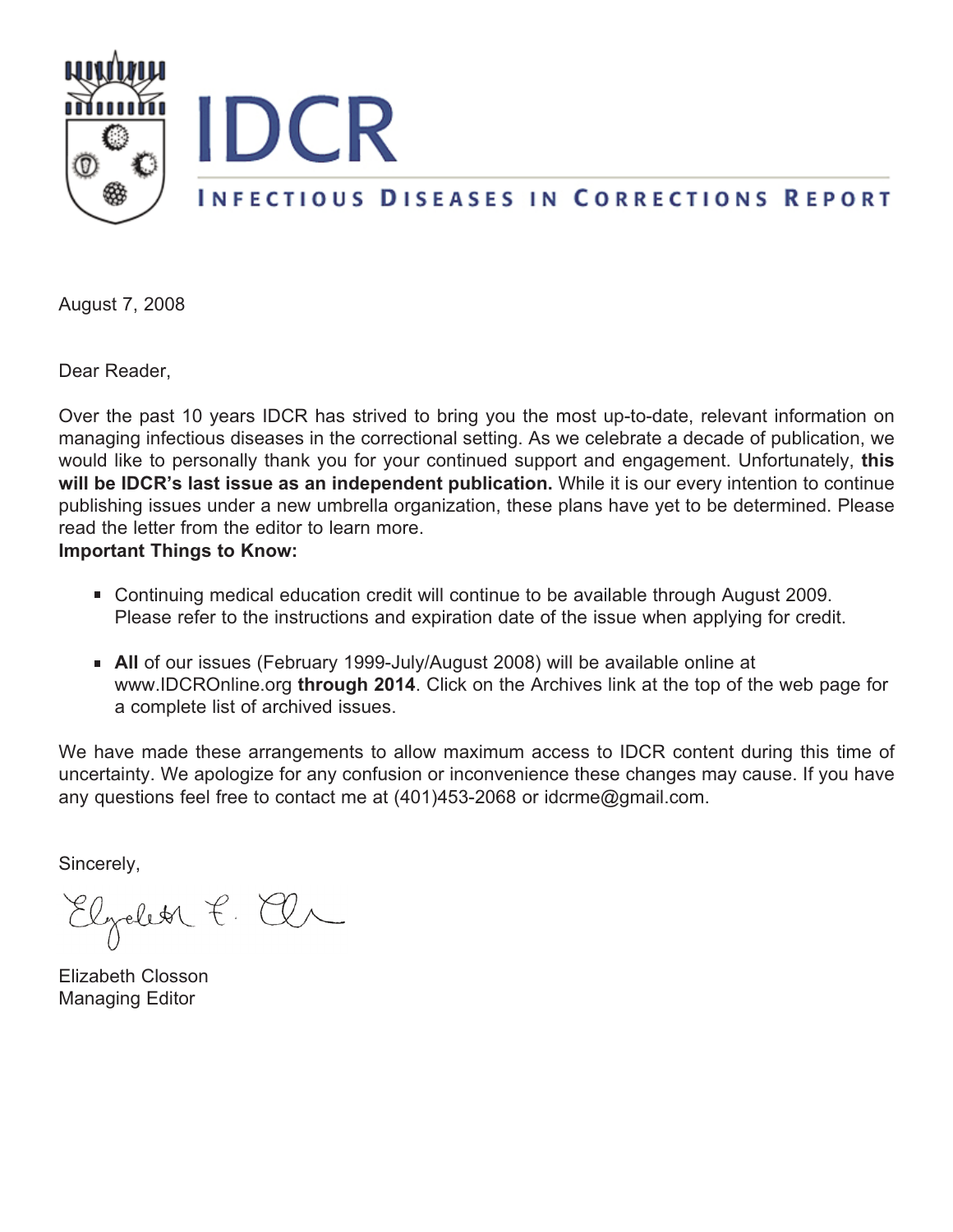

**FORMERLY HEPP Report**

August 2008 Vol. 9, Issue 24

Release Date: August 7, 2008

End Date: September 7, 2009

# **INFECTIOUS DISEASES IN CORRECTIONS REPORT**

**JOINTLY SPONSORED BY NOVA SOUTHEASTERN UNIVERSITY HEALTH PROFESSIONS DIVISION**

**RAPID HIV TESTING: COMING TO A JAIL NEAR YOU?**

## **ABOUT IDCR**

**IDCR** 

*IDCR, a forum for correctional problem solving, targets correctional* outreach workers, and case man-<br>agers. Published monthly and dis-<br>tributed by fax and email, IDCR is *ACCME accredited and free of charge. Since its founding in 1998, IDCR has served as an important resource for correctional health care providers by offering the newest and most relevant information on the management and treatment of infectious diseases within the correctional setting.*

*Continuing medical education credits are provided by Nova Southeastern University Health Professions Division. This publication is jointly sponsored by IDCR and NSU. This activity has been planned and implemented in accordance with the Essential Areas and Policies of the Accreditation Council for Continuing Medical Education through the joint sponsorship of NSU and IDCR. NSU is accredited by the ACCME to provide continuing medical education for physicians.*

> *Nova Southeastern University (NSU) Health Professions Division designates this educational activity for a maximum of 1 AMA PRA Category 1 Credit™.The target audience for this educational program is physicians.*

**COMMERCIAL SUPPORTERS** Gilead Sciences

> **MANAGING EDITOR** Elizabeth Closson *IDCR* **Disclosures:** Community Advisory Board, Tibotec Therapeutics

> > **LAYOUT** Jose Colon *Corrections.com* **Disclosures:** Nothing to disclose

**DISTRIBUTION** *Corrections.com*

**Disclosures:** Nothing to disclose

- **Main Article:** Rapid HIV Testing: Coming to a jail near you?
- **101:** HIV 101 FDA-Approved Rapid HIV Antibody Screening Tests
- **Spotlight:** An Overview of Microbicides

## **OBJECTIVES**

- The learner will be able to explain the different types of FDAapproved rapid HIV tests, how they are used, and details related to their sensitivity and specificity.
- The learner will be able to discuss how to communicate rapid HIV test results and how to incorporate HIV counseling with the rapid testing process.
- The learner will be able to describe recent studies related to feasibility and cost analysis of rapid testing in jails.

## **DISCLOSURES AND CREDENTIALS:**

**EXECUTIVE EDITOR Anne S. De Groot, MD** *Associate Professor of Medicine (Adjunct) The Warren Alpert Medical School of Brown University*

**Disclosures:** Nothing to disclose

#### **CHIEF EDITOR**

**Joseph Bick, MD** *Chief Deputy, Clinical Services California Medical Facility, California Department of Corrections and Rehabilitation*

**Disclosures:** Nothing to disclose

**DEPUTY EDITORS David A. Wohl, MD** *Associate Professor of Medicine University of North Carolina*

*AIDS Clinical Research Unit*

**Disclosures:** Abbott Laboraties, Gilead Sciences, Inc., Tibotec Therapeutics, Roche Pharmaceuticals, Merck & Co., GlaxoSmithKline, Bristol-Myers Sqibb. Grant Support: Abbott Laboraties, Merck & Co, Gilead Sciences.

## **Renee Ridzon, MD**

*Senior Program Officer HIV, TB, Reproductive Health Bill & Melinda Gates Foundation*

**Disclosures:** Nothing to disclose

#### **FACULTY DISCLOSURE**

In accordance with the Accreditation Council for Continuing Medical Education Standards for Commercial Support, the faculty for this activity have been asked to complete Conflict of Interest Disclosure forms.

**Brooke E. Hoots, MSPH DISCLOSURES: MAIN ARTICLE**

The University of North Carolina School of Public Health

**Disclosures**: Nothing to disclose

**David A. Wohl, MD** Associate Professor of Medicine University of North Carolina AIDS Clinical Research Unit

**Disclosures**: See above



**Through Her Own Eyes** Sue Coe and Eric Avery | 2007 | Woodcut www.DocArt.com

#### **Purpose Statement**

The purpose of this monograph is to increase the knowledge of correctional health care providers on FDAapproved rapid HIV tests, communicating results offering HIV counseling for rapid testing, and on the benefits of implementing a rapid HIV testing program in a jail setting.

#### **Instructions for Credit**

To obtain credit read the Main Article, Spotlight, and HIV 101 sections. When completed with these items, complete the post test and evaluation on the last page of the monograph. You must receive a test score of at least 75% and respond to all evaluation questions to receive a certificate. Mail or fax the post test and evaluation to:

**IDCR**

146 Clifford Street Providence, RI 02903 or fax it to (401)272-7562



Go to www.AAHIVM.org to learn about membership, continuing education and the new partnership with *IDCR*

If you have any problems with this newsletter please call (401)453-2068 • fax (401)272-7562 or e-mail us at idcrme@gmail.com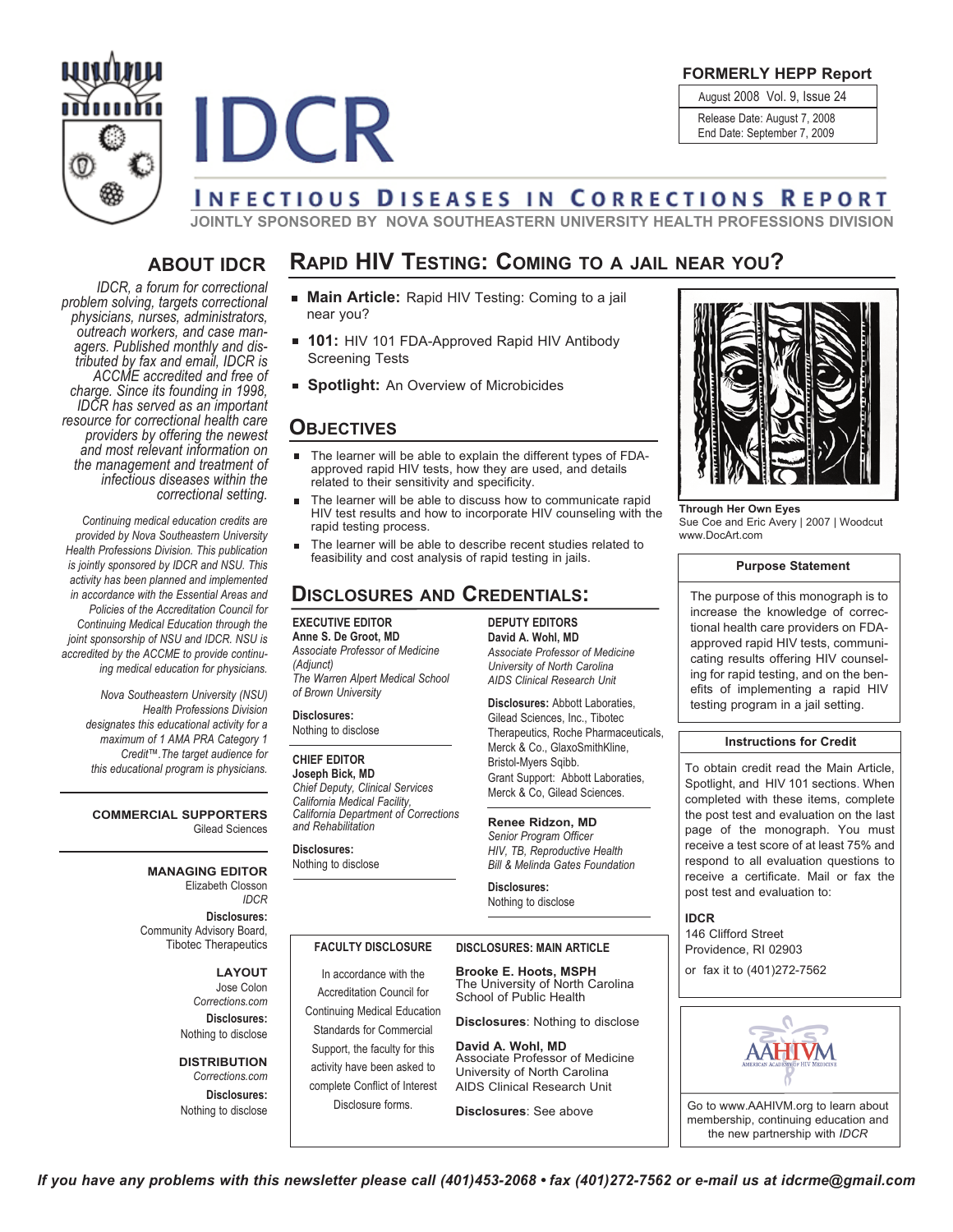## **RAPID HIV TESTING: COMING TO A JAIL NEAR YOU?**

#### **Brooke E. Hoots, MSPH** The University of North Carolina

School of Public Health

#### **David A. Wohl, MD**

Associate Professor of Medicine University of North Carolina AIDS Clinical Research Unit

#### **Introduction**

An estimated 1.2 million people in the United States are living with HIV/AIDS,<sup>1</sup> and an estimated 25% of these people are unaware of their HIV infection.<sup>2</sup> In response, the Centers for Disease Control and Prevention (CDC) in September 2006 issued their Revised Recommendations for HIV Testing of Adults, Adolescents, and<br>Pregnant Women in Health-Care Settings, aiming to reduce barriers to HIV testing and increase the number of Americans who know their HIV status.3 A centerpiece of these recommendations is <sup>a</sup> move to opt- out HIV screening for all patients ages 13-64 years in all health care settings, including correctional health care facilities. The basis for this recommendation is that by increas- ing the availability of HIV testing the number of people who know their result will also increase and, as demonstrated, will subsequently reduce behaviors likely to transmit HIV, and will help reduce the spread of the virus. 4,5

Although detection of HIV infection is <sup>a</sup> cor- nerstone of HIV prevention, testing alone is insufficient. According to the CDC, almost one-third of individuals in 2000 who tested and found to be HIV-infected did not return to receive their test result.<sup>6</sup> The turn-around time for conventional HIV testing has often been an insurmountable obstacle to HIV screening of at-risk populations such as those who are homeless or migratory. A failure to return for HIV test results is not unique to community HIV screening; the transient nature of those who are jailed has prevented wider spread HIV testing in this setting. A study of the HIV testing experiences of jail inmates conducted in Rhode Island found that 50% of those who had pre- viously been tested for the virus had not received the result of the test even though a majority of prior HIV screening had been

# **LETTER FROM THE EDITOR**

#### **Dear Correctional Colleagues,**

The air is velvet with humidity. The grass is lush and green. Daylight stretches away into the evening and warm breezes embrace us. We delight in the glory of summer, but know the time is limited, and one day soon, we'll feel the first crisp hint of fall. With fall will come a change, and as it goes with summer, so it goes with *IDCR*.

This will be *IDCR's* last issue as an independent non-profit (501c3) organization. We can look back in pride at our work - ten years of solid work almost to the day - first as *HIV Education Prison Project (HEPP)* and more recently as *IDCR*. We've written, edited and published more than 100 issues in our nine volumes of work over the past decade, on topics ranging from HIV testing and treatment of inmates to the management of chickenpox outbreaks in correctional institutions. We pushed the envelope. We took action. We advocated for better HIV care.

We can positively claim that our years of productive work have improved the care of inmates with HIV and the management of infectious diseases in prisons. We believe that we collectively contributed to improving the standards of health care in our specialized setting, just as we were able to build strong relationships across state (and institutional) lines and national borders. We celebrate our teamwork and look back on our work with pride and amazement, but these glorious, halcyon days, are coming to a close.

Dear reader, just as summer must end one day soon, we will publish this last issue of *IDCR* and move on to the next thing. *IDCR* will be reborn in a new form, under a different guise, as yet to be determined. We, the founders, editors, the *IDCR* editorial board, and the advisors of *IDCR*, appreciate your involvement as readers and hope that you enjoy the end of our glorious summer. We wish for you the best that the turning seasons may bring.

**Annie De Groot, MD** Executive Editor

performed in correctional settings.7 Since becoming available in the United States in 2002, rapid HIV tests have allowed for the expansion of HIV screening in both medical and non-medical settings, including prisons and jails.<sup>8</sup> Rapid HIV tests yield results in less than 30 minutes and substantially increase the number of people who receive their test result by eliminating the need for a return visit, and are becoming increasingly utilized in non-clinical settings such as community-based screening events.<sup>9</sup> Rapid HIV testing is particularly suited to use in jails due to the transient nature of inmates in this environment. Testing can be conducted quickly, does not require extensive training of the tester, and the results are provided immediately. Another Rhode Island study found that among 95 jail inmates, 79% of whom had not received an HIV test result during a prior incarceration, 100% were informed of the results of their rapid HIV test during their current jail stay.<sup>10</sup>

#### **FDA-approved rapid tests**

Since February 2002, six rapid tests have been approved by the Food and Drug Administration (FDA) (See HIV 101).<sup>11</sup> Four of these tests (OraQuick ADVANCE Rapid HIV-1/2 Antibody Test, Clearview HIV-1/2 STAT-PAK, Clearview COMPLETE HIV 1/2, and Uni-Gold Recombigen HIV Test) are approved for use with whole blood specimens obtained by finger stick or venipuncture. OraQuick ADVANCE may also be used with oral fluid samples. These tests have received waivers under the Clinical Laboratory Improvement Amendments (CLIA) that set quality standards for all testing on human specimens, enabling these tests to be used in settings that do not include laboratories when they utilize whole blood specimens or oral fluid.<sup>12, 13</sup> Settings using CLIA-waived tests only need to enroll in CLIA, pay a fee, and follow the test manufacturer's instructions for use.

The two tests that only use serum or plasma samples (MultiSpot HIV-1/HIV-2 Rapid Test and Reveal G3 Rapid HIV-1 Antibody Test) are classified as "moderately complex" under CLIA and are not waived, meaning they are subject to specific laboratory and personnel requirements. Similarly, when the four tests with waivers for use with oral fluid and/or whole blood specimens are used with plasma or serum samples (only plasma in the case of OraQuick ADVANCE), they are no longer CLIA-waived.

All of the FDA-approved rapid tests are interpreted visually. The test strip or membrane is covered with HIV antigens that bind HIV antibodies that may be present in the patient specimen. The test kits also contain colorimetric reagents that generally bind to a control region on the test strip and to HIV antibodies to create an indicator that is visually detectable.14

With the exception of the MultiSpot HIV-1/HIV-2 Rapid Test, which takes about 10-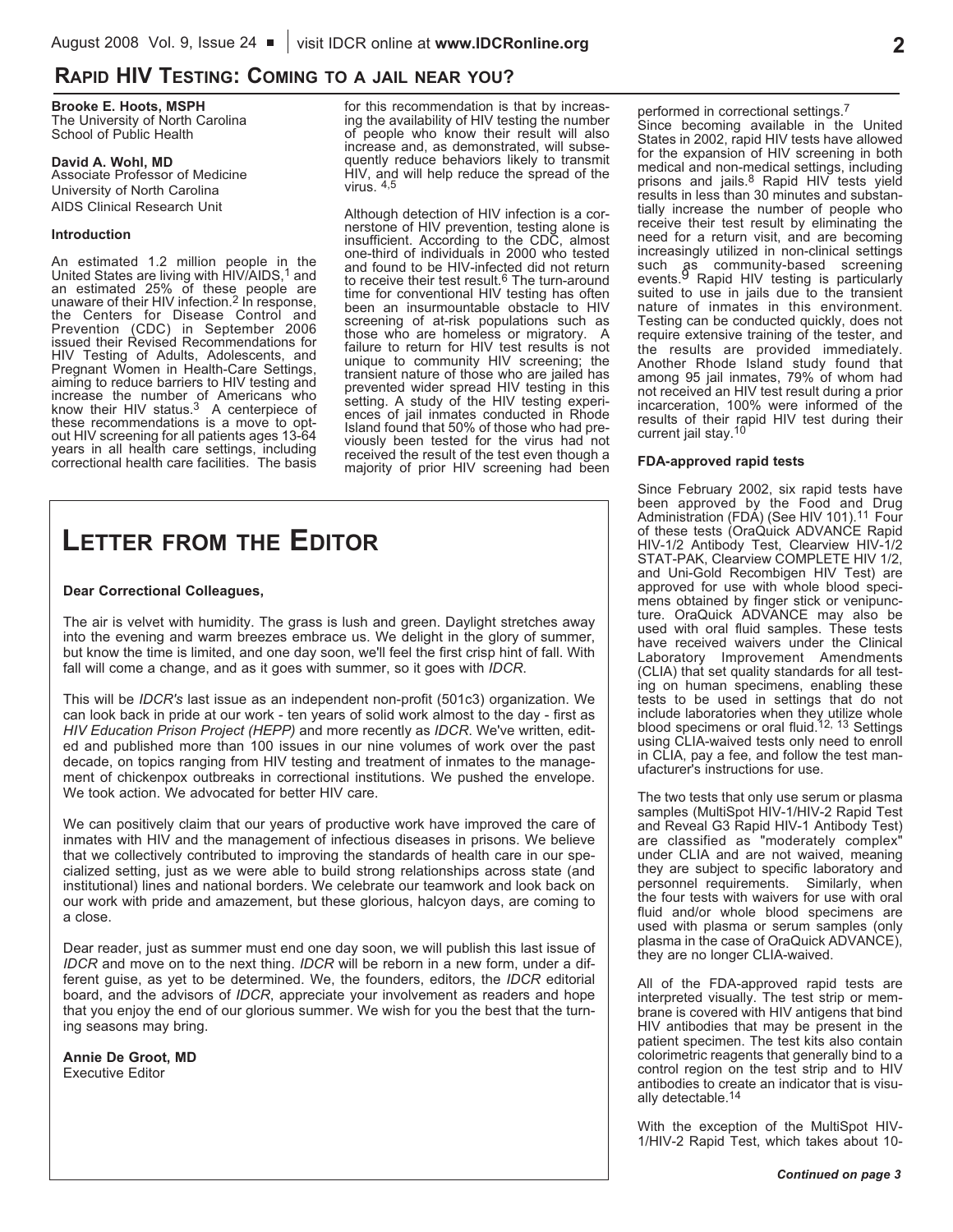#### **RAPID HIV TESTING: COMING TO A JAIL...** *(continued from page 2)*

15 minutes to conduct, all of the rapid tests take less than 5 minutes to set up and perform.12 The window periods for reading the results as measured from the last step of the testing process are listed in Table 1. If the tests are not read within these window periods, they are considered invalid. It is therefore important to make sure that personnel coordinate patient intake and processing to fit within these window periods.

#### **Sensitivity and specificity**

All of the FDA-approved rapid tests have sensitivities and specificities that are comparable to conventional blood-based HIV enzyme immunoassays (EIAs) antibody tests.15 Sensitivity is the probability that the test result will be positive given that the person is truly HIV-infected, while specificity is the probability that the test result will be negative given that the person is truly HIVuninfected. While the sensitivity and specificity of a test are constant properties, the predictive value, or the usefulness of the test in classifying people with infection, varies depending on the prevalence of disease in the population being tested.<sup>16</sup> The negative predictive value of a rapid HIV test, or the probability that a person is HIV-uninfected given that his or her test is negative, is high at the HIV prevalence observed in most testing sites in the US.17 However, the positive predictive value of a rapid test, or the probability that a person is HIV-infected given that his or her test is reactive, is lower in populations with low HIV prevalence (For more information on why this is true,

visit: **http://www.cdc.gov/hiv/topics/testing /rapid/index.html**. Therefore, in correctional settings where the prevalence of HIV infection is generally higher than the general population, the positive predictive value of rapid HIV testing will likely exceed that of most community settings. Reactive rapid tests results, like conventional EIAs, are considered preliminary and require confirmatory testing to rule out false-positive results.16 Confirmatory testing is usually done with a Western blot or indirect immunoflourescence assay.15

Recently, several clusters of higher than expected numbers of false-positive results have been noted in settings using rapid HIV tests of oral fluid.18 As reported in the *Morbidity and Mortality Weekly Report (MMWR)*, the causes of these clusters have not been elucidated, but investigations are under way to determine what factors might be associated with this unexplained variability. Several programs using oral fluid-based testing have changed their procedures and now repeat the rapid test on whole-blood specimens from patients who have reactive oral fluid tests. This strategy allows the programs to take advantage of the convenience of oral fluid rapid testing while decreasing the number of preliminary falsepositives. Regardless of the test used, it is important to remember that confirmatory testing is required to confirm all reactive rapid HIV tests.

#### **Communicating the meaning of the rapid test result**

Because the negative predictive value of a rapid HIV test is high, a person who receives a negative HIV rapid test result can be told that he or she is not HIV-infected.<sup>14</sup> However, if a person has had a possible recent exposure to HIV (within 3 months), he or she could be in the acute phase of HIV infection and have not yet developed detectable HIV antibodies. Such persons should be counseled regarding the possibility of acute HIV infection and be retested within 3 months. If symptoms or high suspicion for acute HIV infection are present, testing for HIV RNA may be warranted.

Individuals with reactive rapid test results should be counseled on risk-reduction behaviors while awaiting the results of confirmatory testing. The CDC recommend conveying to the patient that the preliminary test is positive and that the individual should take precautions to avoid transmitting the virus to others while awaiting confirmatory testing.19 If the confirmatory test result is negative or indeterminate, the individual should be retested after one month to rule out test error and the possibility of early HIV infection that may not yet be detectable by Western blot.<sup>20</sup> An indeterminate test may be an indication of early HIV infection and testing for acute HIV with an HIV RNA test may be necessary. Consultation with an HIV expert should be sought in such cases.

#### **HIV counseling with rapid testing**

The FDA requires that individuals who undergo rapid testing receive an information sheet provided by each manufacturer with its rapid HIV test kits.14 This sheet includes general information on HIV and AIDS as well as specifics about the test and what the results mean and don't mean. Clients should also receive prevention counseling. With conventional HIV testing, there are two visit opportunities for prevention counseling for clients who return for their results. With rapid testing, there may be either one or two opportunities for counseling depending on whether or not confirmatory testing is required and the patient returns for these test results.19 Point-of-care testing requires that personnel have the ability and the privacy to provide positive test results on the spot. If an individual with a reactive rapid test does not return for confirmatory testing results, he or she should at least leave the initial visit knowing that there is a high probability of infection.<sup>14</sup>

#### **Rapid HIV testing in jails**

While rapid HIV testing has been incorporated into the HIV screening procedures of jails across the United States, there are few published reports describing their application in this setting. Results of a CDC-supported effort to introduce rapid HIV testing for screening of jail inmates in Florida, Louisiana, New York, and Wisconsin provide some of the best data on this approach.8 Between 2003 and 2006, 33,211 inmates, 6% of all those booked, were voluntarily HIV tested with a rapid test

between. More than 99% of these inmates received their HIV test results; 1.3% had a reactive test result and 97% of those who underwent confirmatory testing were found to be HIV-infected. For two-thirds of those found to be HIV-infected, the diagnosis was new. In these settings, rapid HIV testing was found to be feasible and did lead to the identification of over 250 individuals who were unaware of their HIV infection.

An analysis of the costs associated with this CDC demonstration project, including the cost of identifying previously undiagnosed HIV infection, has also been published.<sup>21</sup> This analysis focused on data collected from 2004 to 2005. Although the costs were extremely variable by site, the study found that the average cost of HIV testing for those without infection was between \$29.46 and \$44.98. The cost of testing was significantly higher for HIV-infected inmates and was estimated between \$71.37 and \$137.72 per inmate. The discrepancy in costs relative to HIV serostatus is due to the extra post-test counseling required for individuals who test positive for HIV. Most of the cost of rapid HIV testing was due to variable costs, including time for counseling and testing, nondurable goods and supplies, and test kits. Overall, the average cost per newly diagnosed HIV infection ranged from a low of \$2,451 to high of \$25,288. The high end of the spectrum of the cost per new HIV diagnosis is a function of greater travel and other expenses at one site coupled with a low overall HIV prevalence in that state.

#### **Conclusions**

Rapid testing should be used to encourage behavior change to limit the spread of HIV infection and to link those who test positive into a system of care. Such testing reduces significant barriers to individuals learning their HIV status, allows for HIV testing opportunities in settings without committed laboratories, and facilitates patients receiving their test results at the testing visit. HIV screening of jailed inmates with rapid HIV tests is attractive given the quick turn around time for results and the accuracy of these tests. However, such testing is not without costs, including the expense of the tests themselves, the training of staff to perform the testing, and counseling and confirmatory testing, when necessary. The cost per new HIV diagnosis drops with increasing prevalence of HIV infection. Therefore, jails in areas with a higher prevalence of HIV infection may find rapid HIV testing to be more affordable than those where HIV infection is less common. In all settings, the benefits of the detection of undiagnosed HIV infection, including prevention of opportunistic conditions and secondary transmission of the virus, may well justify any added expense.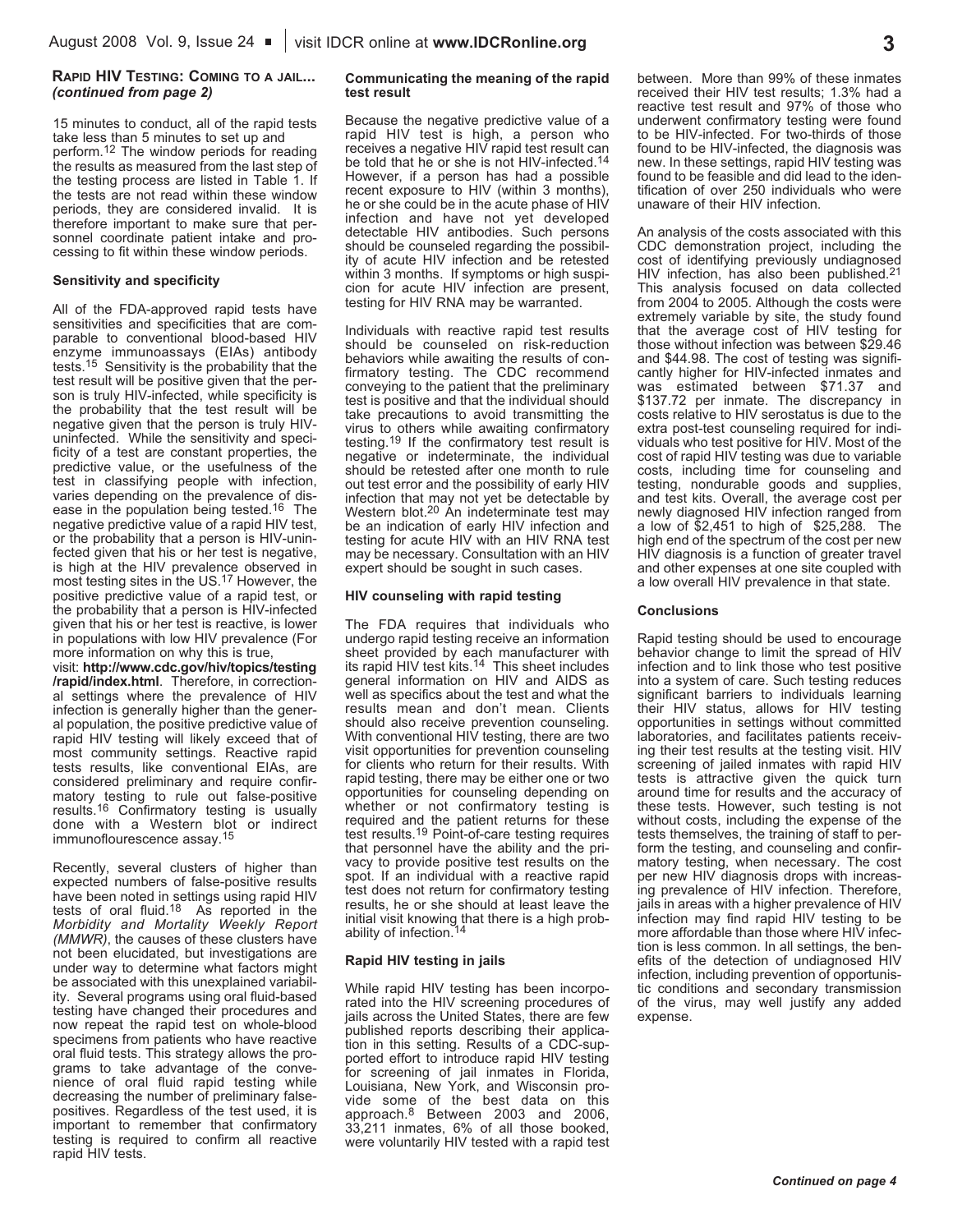#### **RAPID HIV TESTING: COMING TO A JAIL...** *(continued from page 3)*

#### *References*

*1. Glynn M, Rhodes P. Estimated HIV prevalence in the United States at the end of* 2. CDC. Number of persons tested for HIV United States, 2002. MMWR *2004;53:1110-3. CDC. Revised Recommendations for HIV Testing of Adults, Adolescents, and Pregnant Women in Health-Care Settings. MMWR*

*2006;55(RR14):1-17. 4. Roberts KJ, Grusky O, Swanson AN. Outcomes of Blood and Oral Fluid Rapid HIV* Testing: A Literature Review, 2000-2006. AIDS Patient Care STDs 2007;21(9):621-637.<br>5. Marks G, Crepaz N, Senterfitt W, Janssen RS. Meta-analysis of high-risk sexual *behavior in persons aware and unaware they are infected with HIV in the United States: implications for HIV prevention programs. J Acquir Immune Defic Syndr 2005;39:44-53. 6. CDC. Advancing HIV prevention: new strategies for <sup>a</sup> changing epidemic--United*

States 2003. MMWR 2003;52:329-32.<br>The Beckwith C, Cohen J, Shannon C, Raz L, Rich JD, Lally MA. HIV testing experiences among male and female inmates in Rhode Island. AIDS Read 2007:17(9):459-64.

8.<br>B. MacGowan R, Margolis A, Richardson-Moore A, et al. Voluntary Rapid Human<br>Immunodeficiency Virus (HIV) Testing in Jails. Sex Transm Dis 2007;34(11):000-000. 9. Hutchinson AB, Branson BM, Kim A, Farmham PG. A meta-analysis of the effec*tiveness of alternative HIV counseling and testing methods to increase knowledge of*

HIV status. AIDS 2006;20:1597-1604.<br>10. Beckwith CG, Atunah-Jay S, Cohen J, et al. Feasibility and acceptability of rapid

First and The State of State of the STDS 2007;21(1):41-47.<br>HIV testing in jail. AIDS Patient Care STDS 2007;21(1):41-47.<br><sup>11.</sup> CDC. FDA-Approved Rapid HIV Antibody Screening Tests. Atlanta, GA: US *Department of Health and Human Services, CDC, 2008. Available at:*

*http://www.cdc.gov/hiv/topics/testing/rapid/rt-comparison.htm. Accessed 11 June 2008.*

**SPOTLIGHT: AN OVERVIEW OF MICROBICIDES**

#### **Kim Shaffer, MPH**

Independent Consultant

#### **Renee Ridzon, MD**

Senior Program Officer<br>HIV, TB, Reproductive Health Bill & Melinda Gates Foundation

#### **Why are microbicides needed?**

Over the last 15 years, there has been an increasing feminization of the HIV epidemic with the proportion of women infected dramati- cally rising. Women are at greater risk for HIV infection due to physiologic and socioeco ic reasons. The Centers for Disease Control<br>and Prevention (CDC) estimate that 25% of<br>new HIV infections in the United States (US)<br>occur in women. In the US in 2004, HIV was<br>the leading cause of death in black women<br>aged 2 25-34, respectively. In parts of the world with more generalized epidemics, such as sub-<br>Saharan Africa, women account for almost 60% of those living with HIV. These worrisome statistics point to a clear need for HIV prevention technologies aimed at protecting women<br>from acquisition of HIV. The current prevention<br>methods, condoms and male circumcision,<br>pertain to men and must be initiated by mal

#### **What are microbicides?**

Microbicides are primarily vaginal products that<br>are being developed to prevent the acquisition<br>of HIV infection. To date, no effective microbi-<br>cide exists, and work is ongoing to develop the<br>concept of an intravaginal me

capsules and intravaginal rings. The mecha-<br>nisms of action of microbicide candidates dif-<br>fer; early generation products are non specific<br>and directed at multiple organisms that cause<br>sexually transmitted infections (STIs HIV, and later generation candidates contain<br>antiretroviral agents and are directed specifi-<br>cally at disabiling HIV. Developed in the 1990s,<br>the first generation microbicides were expect-<br>ed to reduce the acquisition of H ing the vagina's natural defenses. These<br>agents displayed in vitro activity against HIV<br>and other sexually-transmitted pathogens,<br>including HSV-2. The first generation products<br>were coitally dependent, meaning that they<br>ne HIV. These products are designed to be used independent of sex with dosing once daily for gel forms or once monthly in the case of micro-<br>bicides formulated as intravaginal rings.

#### **Research to Date**

Researchers have been working to develop<br>microbicide products for over a decade; these<br>efforts have resulted in Phase III clinical stud-<br>ies to test whether candidate products protect<br>against HIV infection. To date, 6 cand far have shown efficacy in these studies. The first trial tested the spermicide nonoxynol-9 (N-9) and results from this study were published in 2000. Unfortunately, in this study, harm was found and there were more infecti

More recently, results from trials testing 3 other<br>first generation products have been<br>announced. Two trials testing cellulose sulfate<br>were halted due to fullily and potential harm<br>(in one trial there was a trend toward mo compared to those who received placebo). Two trials testing the surfactant agent Savvy®

*12. CDC. FDA-Approved Rapid HIV Antibody Screening Tests – Purchasing Details. Atlanta, GA: US Department of Health and Human Services, CDC, 2008. Available at:* http://www.cdc.gov/hiv/topics/testing/rapid/rt-purchasing.htm. Accessed 11 June 2008.<br><sup>13.</sup> FDA. Ora-Quick ADVANCE Rapid HIV-1/2 Antibody Test. Rockville, MD: US *Department of Health and Human Services, FDA, 2004. Available at:*

*http://www.fda.gov/cdrh/oivd/CLIA-oraquick.html. Accessed 11 June 2008. 14. Greenwald JL, Burstein GR, Pincus J, Branson B. A Rapid Review of Rapid HIV*

Antibody Tests. Curr Infect Dis Rep 2006;8:125-31.<br>15. Branson BM. State of the Art for Diagnosis of HIV Infection. CID 2007;45:S221-5.<br>16. Rothman, Kenneth J. Epidemiology: An Introduction. New York: Oxford UP, 2002.<br>17.

*1995. MMWR 1998;47(11):211-15. 18. CDC. False-Positive Oral Fluid Rapid HIV Tests--New York City, 2005-2008.*

*MMWR 2008;57:1-5. 19. CDC. HIV Counseling with Rapid Tests. Atlanta, GA: US Department of Health and Human Services, CDC, 2007. Available at:*

*http://www.cdc.gov/hiv/topics/testing/resources/factsheets/rt\_counseling.htm.*

Accessed 11 June 2008.<br><sup>20.</sup> CDC. Protocols for confirmation of reactive rapid HIV tests. MMWR 2004;53:221-2.<br>21. Shrestha RK, Sansom SL, Richardson-Moore A, et al. Costs of Voluntary Rapid *HIV Testing and Counseling in Jails in 4 States-Advancing HIV Prevention Demonstration Project, 2003-2006. Sex Transm Dis 2007;34(11):000-000.*

> were stopped for futility, and results from the<br>single trial testing the product, Carraguard®,<br>showed that while it was safe, it did not protect<br>against HIV infection. The results from these<br>large Phase III trials were con remaining first generation products,<br>BufferGel® and PRO2000 are expected in the<br>next 1-2 years.

> The second generation candidates are those<br>containing compounds with antiretroviral activ-<br>ity. It is believed that since these products con-<br>tain drugs with activity directed specifically<br>against HIV, they will be more po feature that may improve adherence to product. These second generation products are being formulated as either daily gels or as intravaginal rings that will be inserted once per month. A gel made with the currently approve developed as microbicides but are not yet in large trials include dapivarine (TMC 120) and UC-781, both of which are non nucleoside reverse transcriptase inhibitors. Unlike the non specific agents, there is the potential for anti-<br>retroviral containing agents to select for HIV<br>resistance in the viruses in women who<br>become infected while using them. Because<br>this is a recognized concern, there will be

> To date, research has focused mainly on vagi-<br>nal microbicides; however it is widely acknowl-<br>edged that any product that is approved for<br>vaginal use will be used rectally. Since the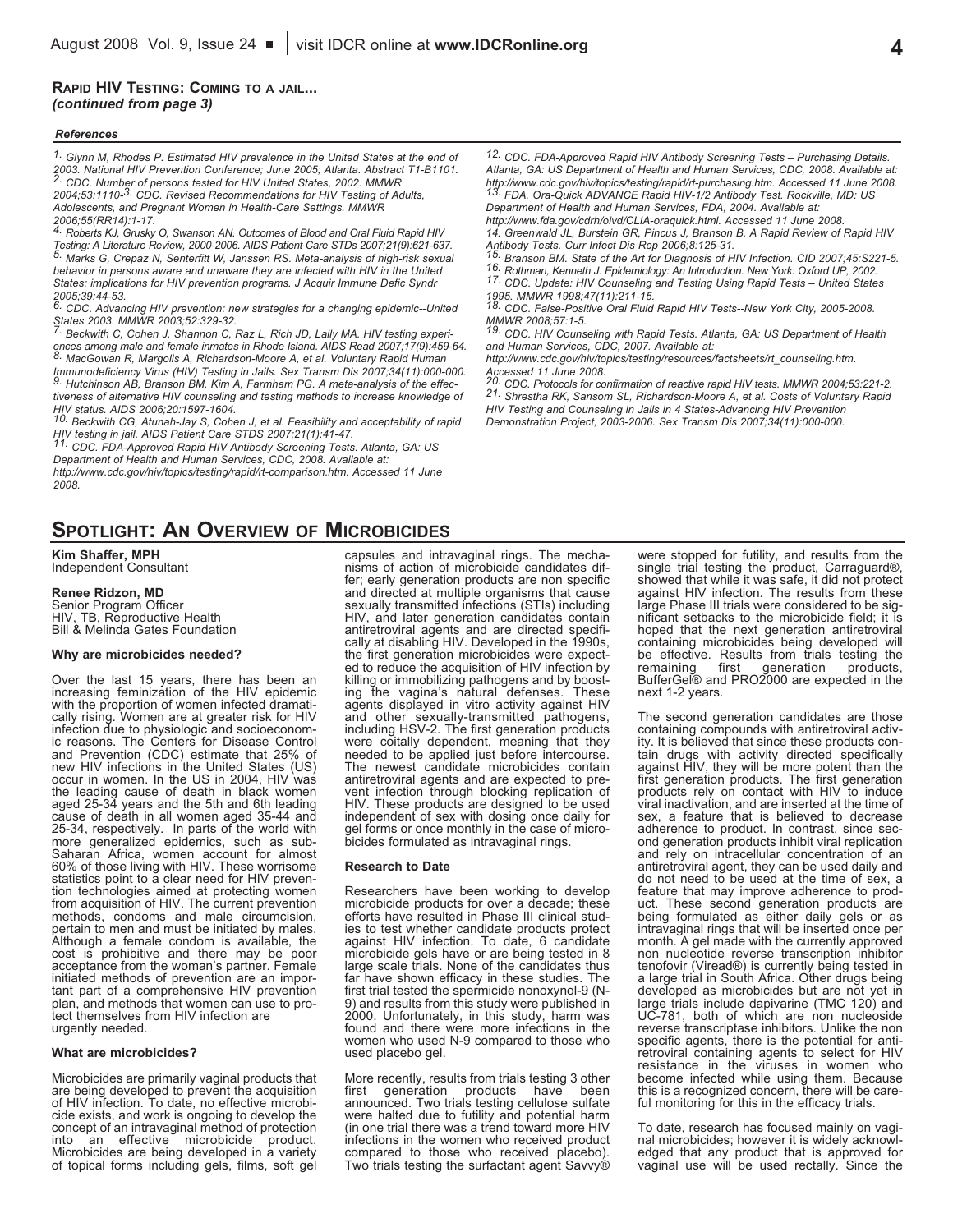#### **SPOTLIGHT: AN OVERVIEW OF...** *(continued from page 4)*

vagina and rectum are different environments,<br>more research needs to be conducted on rec-<br>tal microbicides. First, it is important to know<br>about the safety of vaginal products if they are<br>used rectally, and initial researc

#### **Lessons learned**

The microbicide field has and will continue to<br>be faced with multiple challenges. Many of the<br>efficacy trials require thousands of participants<br>in areas of documented high incidence and as<br>result have been conducted in sub

tiple areas including North America, Europe, India and Africa. In the context of these clinical trials, it is important to educate communities trials, it is important to educate communities<br>about the importance of prevention research<br>and build local awareness and political support to prevent trial delays and closures. Microbicide development to date has provided important lessons to be applied to future work.<br>These include best ways to perform preclinical<br>evaluation of products, the need to choose-<br>tration on ways to bolster and objectively mea-<br>tration on ways to bolster and obje

ever even in this case, correctional facilities could serve as settings for education about microbicides as part of interventions to prevent HIV.

Drug development is a long and costly<br>process. Microbicide research is no exception and will take time. It is important to learn from<br>past experiences and trials and to thoughtfully<br>engage in future research.

#### **Path Forward**

With an estimated 33.2 million people infected<br>worldwide and over 2.5 million people becom-<br>ing infected in 2007, HIV prevention options<br>are urgently needed. Microbicides will be an<br>important part of any HIV prevention pac themselves from the record of protecting<br>themselves from HIV infection.

#### **Editors Note**

In resource blessed nations, antiretroviral treatment has been enormously successful in both preventing maternal to fetal transmission of HIV and in extending the lives of those who are HIV infected. In spite of these succ

A brief glance backwards in history provides numerous examples of common infectious diseases that have been either eradicated or rendered uncom-<br>mon due to advances in prevention, not treatment. In the early part of the 20

Thus far, efforts to develop an effective HIV immunization have been unsuccessful. Although efforts continue in this area and must eventually succeed, there is an urgent need for other prevention strategies to augment the

**JB**

#### *References*

Centers for Disease Control and Prevention. HIV/AIDS among Women. Accessed 3 July 2008. http://www.cdc.gov/hiv/topics/women/resources/factsheets/women.htm. *UNAIDS. 2006 Report on the Global AIDS Epidemic. May 2006.*

International Partnership for Microbicides. About Microbicides. Accessed 7 July 2008. http://www.ipm-microbicides.org/about microbicides/english/index.htm.

Van Damme L, Ramjee G, Alary M, Vuylsteke B, Chandeying V, et al. Effectiveness of COL-1492, a nonoxynol-9 vaginal gel, on HIV-1 transmission in female sex workers: a *randomised controlled trial. The Lancet 2002; 360 (9338): 971-977.*

*GAO Report-Efforts to Research and Inform the Public about Nonoxynol-9 and HIV. March 2005.*

Feldblum PJ, Adeiga A, Bakare R, Wevill S, Lendvay A, et al. SAVVY Vaginal Gel (C31G) for Prevention of HIV Infection: A Randomized Controlled Trial in Nigeria. PLoS ONE *2008; 3(1): e1474.*

Peterson L, Nanda K, Opoku BK, Ampofo WK, Owusu-Amoako M, et al. SAVVY (C31G) Gel for Prevention of HIV infection in Women: A Phase 3, Double-Blind, Randomized, *Placebo-Controlled Trial in Ghana. PLoS ONE 2007; 2 (12): e1312.*

*Baleta, Adele. Disappointment at failure of microbicide candidate. Lancet Infectious Disease 2008; 8 (4): 221.*

*WHO. 2007 Epidemic Update, WHO & UNAIDS. November 2007.*

## **RESOURCES**

**CDC's Website on HIV Testing** http://www.cdc.gov/hiv/topics/testing/index.html

Revised Recommendations for HIV Testing of Adults, Adolescents, and<br>Pregnant Women in Health-Care Settings. CDC. MMWR 2006;55(RR14):1-17.<br>http://www.cdc.gov/mmwr/preview/mmwrhtml/rr5514a1.html

**FDA-Approved Rapid HIV Antibody Screening Tests – Purchasing Details. US Department of Health and Human Services. CDC. 2008** http://www.cdc.gov/hiv/topics/testing/rapid/rt-purchasing.html

**Community HIV/AIDS Mobilization Project's (CHAMP) Project UNSHACKLE: Confronting HIV and Mass Imprisonment http://www.champnetwork.org/unshackle**

## **Alliance for Microbicide Development** http://www.microbicide.org/

**NIH Office of AIDS Research (OAR) Microbicide's Research Working Group** http://www.oar.nih.gov/initiatives/mrgw.asp

**Microbicide Trials Network** http://www.mtnstopshiv.org/

**Global Campaign for Microbicides** http://www.global-campaign.org/about\_microbicides.html

**Department of Health and Human Services 2007 Adult and Adolescent**

**Antiretroviral Treatment Guidelines** http://aidsinfo.nih.gov/Guidelines/Default.aspx?MenuItem=Guidelines

**International AIDS Society-USA Panel 2006 Recommendations of the Treatment for Adult HIV Infection** http://jama.ama-assn.org/cgi/content/full/296/7/827

**National HIV/AIDS Clinician's Consultation Center Warmline: National HIV Telephone Consultation Services** 1-800-933-3413 **PEPline: National Clincian's Post-Exposure Prophylaxis Hotline** 1-888-448-4911 **Perinatal Hotline: National Perinatal HIV Consultation and Referral Services** 1-888-448-8765

**CDC's Correctional Health Website** http://www.cdc.gov/correctionalhealth/

**American Correctional Health Services Organization** http://www.achsa.org/index.cfm

**American Academy of HIV Medicine** http://www.aahivm.org/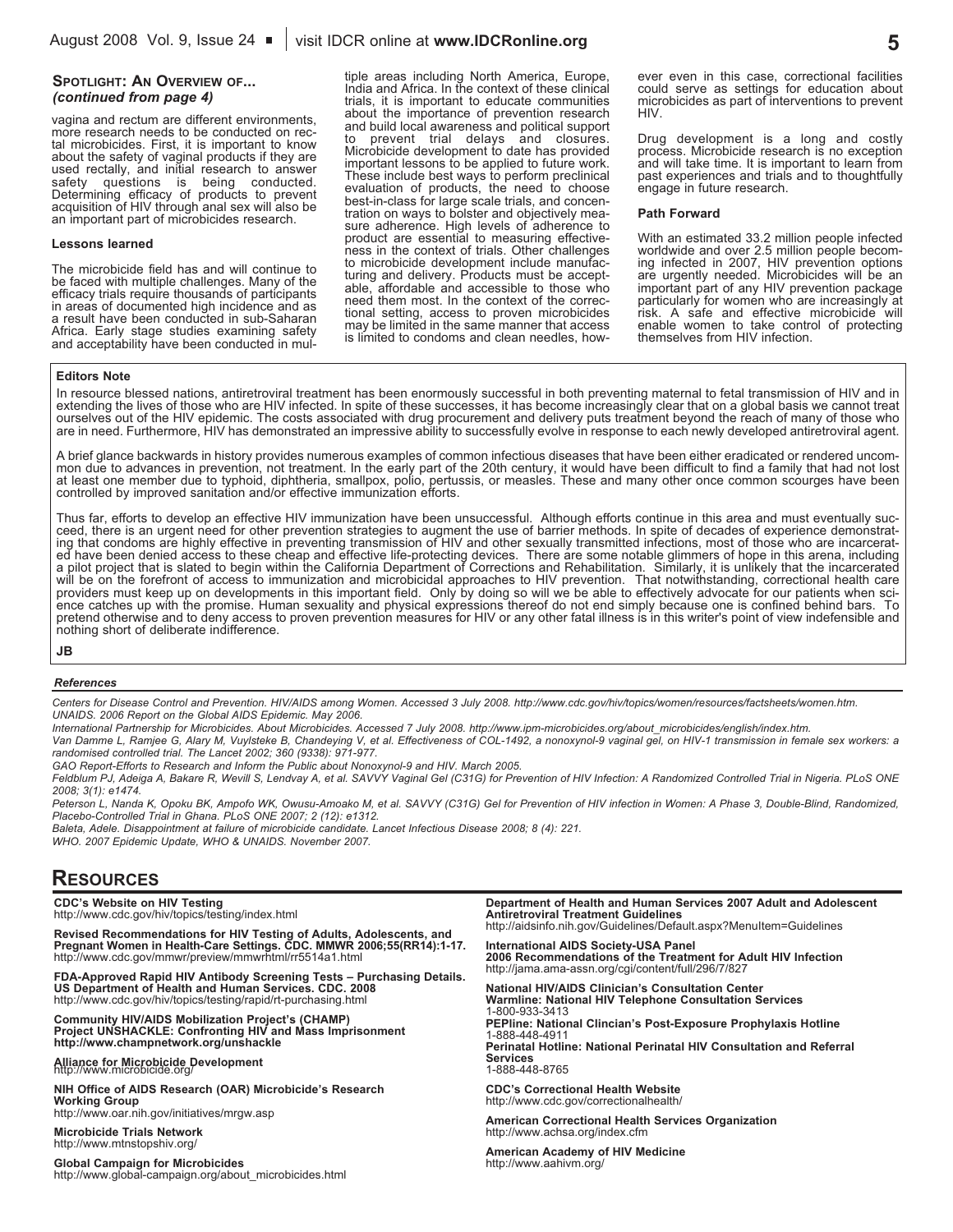| Assay by Specimen Type*                                                                             | <b>Manufacturer</b>                                                                         | <b>Sensitivity</b><br>$(95% \text{ CI})$ | <b>Specificity</b><br>(95% CI) | <b>Window Period for</b><br><b>Result Validityt</b> |
|-----------------------------------------------------------------------------------------------------|---------------------------------------------------------------------------------------------|------------------------------------------|--------------------------------|-----------------------------------------------------|
| <b>Whole Blood (finger stick or venipuncture)</b>                                                   |                                                                                             |                                          |                                |                                                     |
| Clearview HIV 1/2 STAT-PAK                                                                          | <b>Inverness Medical</b><br><b>Professional Diagnostics</b><br>(www.invernessmedicalpd.com) | 99.7%<br>$(98.9 - 100)$                  | 99.9%<br>$(99.6 - 100)$        | 15-20 minutes                                       |
| Clearview COMPLETE HIV 1/2                                                                          | <b>Inverness Medical</b><br>Professional Diagnostics<br>(www.invernessmedicalpd.com)        |                                          | 99.9%<br>$(99.6 - 100)$        | 15-20 minutes                                       |
| OraQuick ADVANCE Rapid HIV-1/2<br>OraSure Technologies, Inc.<br>Antibody Test§<br>(www.orasure.com) |                                                                                             | 99.6%<br>$(98.5 - 99.9)$                 | 100%<br>$(99.7 - 100)$         | 20-40 minutes                                       |
| <b>Trinity Biotech</b><br>Uni-Gold Recombigen HIV Test<br>(www.unigoldhiv.com)                      |                                                                                             | 100%<br>$(99.5 - 100)$                   | 99.7%<br>$(99.0 - 100)$        | 10-12 minutes                                       |
| <b>Serum or Plasma</b>                                                                              |                                                                                             |                                          |                                |                                                     |
| MultiSpot HIV-1/HIV-2 Rapid Test                                                                    | <b>BioRad Laboratories</b><br>(www.biorad.com)                                              | 100%<br>$(99.9 - 100)$                   | 99.9%<br>$(99.8 - 100)$        | Immediately to<br>up to 24 hrs                      |
| Reveal G3 Rapid HIV-1<br>MedMira, Inc.<br>(www.medmira.com)<br><b>Antibody Test</b>                 |                                                                                             | 99.8%<br>$(99.0 - 100)$                  | 98.6%<br>$(98.4 - 98.8)$       | Must be read<br>immediately                         |

## **HIV 101:** FDA-Approved Rapid HIV Antibody Screening Tests

*\* When tests may use other specimen types, it is listed as a table footnote.*

*† As measured from last step of testing process*

*\_ Can also be used with a serum or plasma sample*

*§ Can also be used with an oral fluid specimen or plasma sample*

*Data adapted from References 11 and 12 of the Main Article.*

# **NEWS AND LITERATURE REVIEWS**

#### **The paradoxical effects of using antiretroviral-based microbicides to control HIV epidemics: risk for HIV drug resistance**

This study examines the potential effects of microbicide use in preventing HIV infection and transmission. Researchers used a 10 year epidemiological model simulation to predict the effects of an antiretroviral-based microbicide public health intervention. Microbicides are being developed as a tool to prevent infections in women and to empower women. Paradoxically, the researchers found that the ARVbased microbicides may benefit men more than women and that this effect will be exacerbated if high-risk microbicides are used.

The same number of infections will be prevented whether the microbicide is high-risk or low-risk. However, low risk microbicides will generate fewer resistant cases, even if adherence is high. If resistance does emerge as a result of ARV-based microbicides, the resulting strains will only be resistant to the specific class of drugs in the product. Therefore, therapeutic options, including other classes of ARVs, for the individuals who acquire resistance will be reduced but not eliminated. Prevalence of resistance would be greatest in women (22% median; IQR 8-50%), but transmitted resistance would be 12 times greater in men (2.6% median; IQR 0.8-7%) than women. The researchers recommend monthly monitoring for seroconversion. However, they also found that although the monthly tests decrease the risk to participants during the trial, the use of microbicides increases resistance in the general population when frequent testing does not occur.

*Wilson DP, Coplan PM, Wainberg MA, et al. The paradoxical effects* Proc Natl Acad Sci U S A 2008;105(28):9835-40. Epub 2008 Jul 7.

#### **Alcohol abuse and dependence has big impact on cirrhosis in HIV/HCV coinfection**

Researchers discovered that alcohol abuse and dependence signifi- cantly increases the risk of advanced fibrosis/cirrhosis among those

with HIV, HCV and HCV/HIV coinfection. However, this effect was not observed in lesser degrees of alcohol consumptions, which were defined by NIAAA criteria. The study, Veterans Aging Cohort Study (VACS), was a longitudinal study of 6,090 age/sex matched HIV+/HIV- U.S. Veterans at <sup>8</sup> sites. Of the 4,678 veterans with com- plete data, <sup>425</sup> (9.1%) had advanced fibrosis/cirrhosis. This number includes 12.5% of the HIV+ and 4.4% of HIV- subjects. Researchers discovered a trend towards increased liver injury with hazardous or binge-drinking. However, they only observed a statistically significant increase in advanced fibrosis/cirrhosis in those with an IDC-9 diagincrease in advanced fibrosis/cirrhosis in those with an IDC-9 diag- nosis of alcohol abuse and dependence (AAD). Among these were 9.5% of the HIV infected, 15.6% of the HCV infected and 33.1% of the HCV/HIV co-infected. In multivariate analysis, after controlling for sis/cirrhosis. Other significant correlates include age  $>$  50 years,<br>black race and HBV. Of the subjects with advanced fibrosis/cirrhosis,<br>38.7% had a diagnosis of ADD. Thus, the conclusion of the study is that alcohol abuse and dependence is particularly common among individuals with advanced fibrosis/cirrhosis.

*Lim JK, Fultz SL, Goulet JL, et al. Impact of Alcohol Abuse and Dependence On Liver Fibrosis in a Prospective Cohort of 6090 HIV+/Hiv- U.S. Veterans. Digestive Disease Week. San Diego, CA May 17-22, 2008*

#### **Role of week 4-rapid virological response (RVR) in prediction of sustained virological response to Peg-IFN plus ribavirin in HCV/HIV co-infected individuals**

This study was performed as <sup>a</sup> retrospective review of two prospec- tive, open-label single center studies in HCV/HIV co-infected patients who attended a specialty outpatient clinic in Dublin, Ireland. The objective of the study was to evaluate the role of rapid virological response (RVR) in predicting sustained virological response (SVR) rates to hepatitis C virus (HCV) therapy. Virological response was assessed at four intervals: week 4 (RVR), week 12 (EVR – early viro-<br>logical response), week 24 (EOTR – end of treatment) and 24 weeks post-completion of treatment (SVR).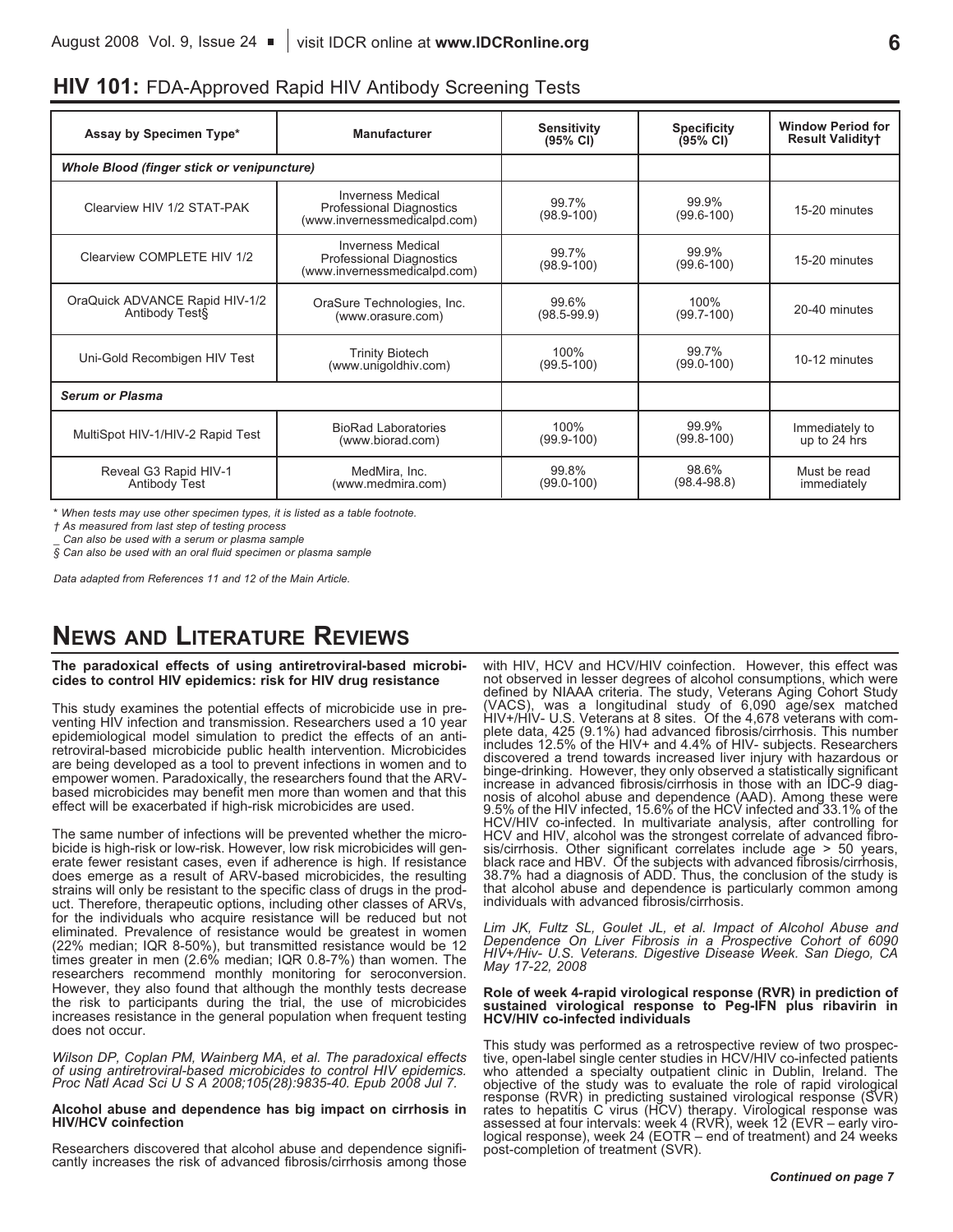# **SAVE THE**

**XVII International AIDS Conference (AIDS 2008)** Centro Banamex Convention and Business Centre Mexico City, Mexico August 3-8, 2008 Visit: http://www.aids2008.org/

#### **Improving Health Outcomes for HIV-Positive Individuals Transitioning From Correctional Settings to the Community**

Hawthorne, NY-August 12, 2008 Rochester, NY-September 11, 2008 Syracuse, NY-September 15, 2008 Johnson City, NY-October 29, 2008 Amityville, NY-November 10, 2008 Buffalo, NY-November 25, 2008 Contact:

For more information or to register, email: hivet@health.state.ny.us Visit: http://www.health.state.ny.us/ diseases/aids/training/addition.htm# health\_outcomes

#### **American Correctional**

**Association- 138th Congress of Correction** New Orleans, Louisiana August 8-13, 2008 Visit: http://www.aca.org/ conferences/Summer08/home.asp

#### **TB Program Managers' Workshop** Newark, NJ

September 9-11, 2008 Visit: www.umdnj.edu/globaltb/ coures/brochures/2008progmanwork shop.htm

## **2008 United States Conference on**

**AIDS (USCA)** Miami, FL September 18-21, 2008 Visit: www.nmac.org/index /2008-usca

## **National Conference on**

**Correctional Health Care** Chicago, IL October 18-22, 2008 Visit: http://www.ncchc.org/ education/national2008.html

#### **MRSA & HIV**

Live Satellite Videoconference & Webcast Wednesday, October 22, 2008 12:30 - 2:30 p.m. (Eastern Time) Visit: http://www.amc.edu /hivconference (518) 262-4674 ybarraj@mail.amc.edu

**The 48th Annual ICAAC/IDSA 46th Annual Meeting** Washington, DC

October 25-28, 2008 Visit: www.icaacidsa2008.org/

#### **NEWS AND REVIEWS...** *(continued from page 6)*

The researchers discovered that the achievement of RVR, a negative HCV-PCR, at week 4 of treatment is indeed predictive of SVR in this cohort of patients. The positive predictive value of RVR at week 4 for subsequent SVR in HIV-HCV co-infected patients was 100%, while the negative predictive value was 57%. Sixty percent of the 65 patients achieved SVR (25% genotype 1 / 4, 77% genotype 2 / 3). The sig-<br>nificant variables associated with SVR were lower median pre-treatment HCV viral load, genotype 2 / 3 disease and achievement of RVR. The researchers suggest that with this evidence, it would be possi-<br>ble to identify, based on their HCV-PCR test at week four, which of the patients would only need 6 months of <sup>a</sup> full dose to achieve SVR. In addition, these findings further strengthen the groups previously pub- lished recommendation to individualize the duration of HCV therapy for HIV/HCV co-infected patients.

Shea D O, Tuite H, Farrell G, et al. Role of week 4-rapid virological response (RVR) in prediction of sus*tained virological response to Peg-IFN plus ribavirin in HCV/HIV co-infected individuals. Journal of Viral Hepatitis 2008;15(7):482-89.*

#### **Randomized comparison of 12 or 24 weeks of peginterferon a-2a and ribavirin in chronic hepatitis C virus genotype 2 / 3 infection**

Researchers discovered that the effectiveness of 12 weeks of combined peginterferon a-2a and ribavirin treatment is inferior to 24 weeks in patients infected with genotype 2 or 3. The study followed 382 genotype 2 / 3 infected patients at 31 centers in Denmark, Finland, Norway, and Sweden who were randomly selected for 12 or 24 week therapy. The sustained viral response (SVR) rates, 59% (12 week) and 78% (24 week), were significantly greater for those who were treated longer, regardless of fibrosis stage and genotype. In addition, 12-week patients experienced a higher relapse rate (33% versus 12%) than 24 week patients.

Post hoc analysis identified two groups of patients who responded favorably to short-term treatment; patients younger than 40 years who have achieved RVR and those 40 years or older with very rapid virological response, meaning HCV-RNA below 1000 IU/mL on day 7 in addition to achieving RVR. Age was determined to be a significant factor on the efficacy of treatment. Patients younger than 40 years of age had decidedly better outcomes than those 40 and over. Thus, if patients with favorable viral kinetic response to therapy were selected for 12 weeks of therapy, and the demographics were similar to those in the study, 40% of the total population would be suitable for short-term therapy, which would lead to a 20% reduction in pharmaceutical costs as well as a substantial reduction in side effects along with minimal change of SVR rates.

Findings from this study differ from previous reports on treatment shorter than 24 weeks for patients with these genotypes. Possible explanations of this difference include a greater proportion of unfavorable prognostic features included in this study population, differences in ribavirin dosage, and differences in treatment duration.

*Lagging M, Langeland N, Pedersen C, et al. Randomized comparison of 12 or 24 weeks of peginterfer*on a-2a and ribavirin in chronic hepatitis C virus genotype 2 / 3 infection. Journal of Hepatology. June *2008.*

#### **Khorrami, Pollard & Abir Files Class Action Civil Rights Lawsuit in Federal Court Against California Prisons for Failure to Properly Treat Inmates With Hepatitis C**

The law firm of Khorrami, Pollard & Abir filed a class action law suit in Los Angeles on July 8 contending that the California Department of Corrections and Rehabilitation (CDCR) is unjustly excluding thousands of inmate from liver biopsies and hepatitis C anti-retroviral treatment, allowing them to progress to more advances stages of liver damage. The suit sites the fact that the standard of care as set by the Centers for Disease Control and Prevention (CDC) and the National Institutes of Health (NIH) requires that patients with Stage II Hepatitis be offered treatment. Contrary to this standard, the CDCR requires inmates to develop a more advances stage of hepatitis C before they are willing to initiate treatment. Without Stage II treatment the likelihood of developing cirrhosis, liver failure, and liver cancer dramatically increases. The case was filed on behalf of Kevin Johnson, the lead plaintiff and a current inmate at California State Prison at Solano. It names the defendant as Robin Dezember, the director of the division of health services responsible for the health care policies for the CDCR.

"Despite an established standard of care, the California Department of Corrections and Rehabilitation has adopted protocols designed to exclude patients from diagnostic biopsies and treatment. This is in contrast to the care and treatment provided to the general population," says Khorrami. "This practice not only denies inmates proper care and allows their health to deteriorate, but also presents a health danger of further spreading the disease not only within the prison population but also in the general population once the infected inmates are released from prison.

*Marketwire-July 8, 2008. Accessed 22 July 2008. Available at: http://www.marketwire.com/pressrelease/Khorrami-Pollard-and-Abir-Llp-876713.html*